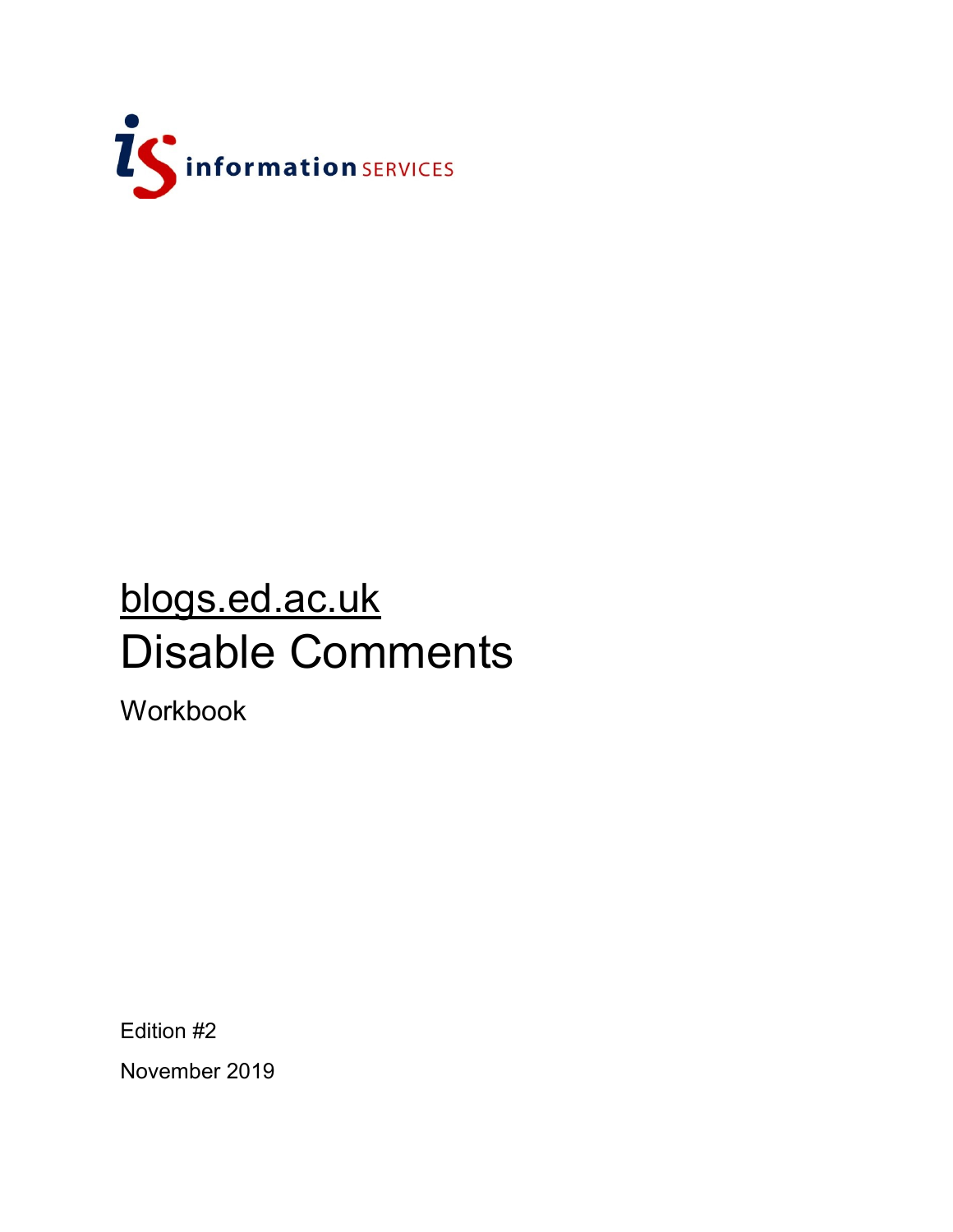## **Contents**

If you require this document in an alternative format, such as large print, please email [is.skills@ed.ac.uk.](mailto:is.skills@ed.ac.uk)

Copyright © IS 2014

Permission is granted to any individual or institution to use, copy or redistribute this document whole or in part, so long as it is not sold for profit and provided that the above copyright notice and this permission notice appear in all copies.

Where any part of this document is included in another document, due acknowledgement is required.